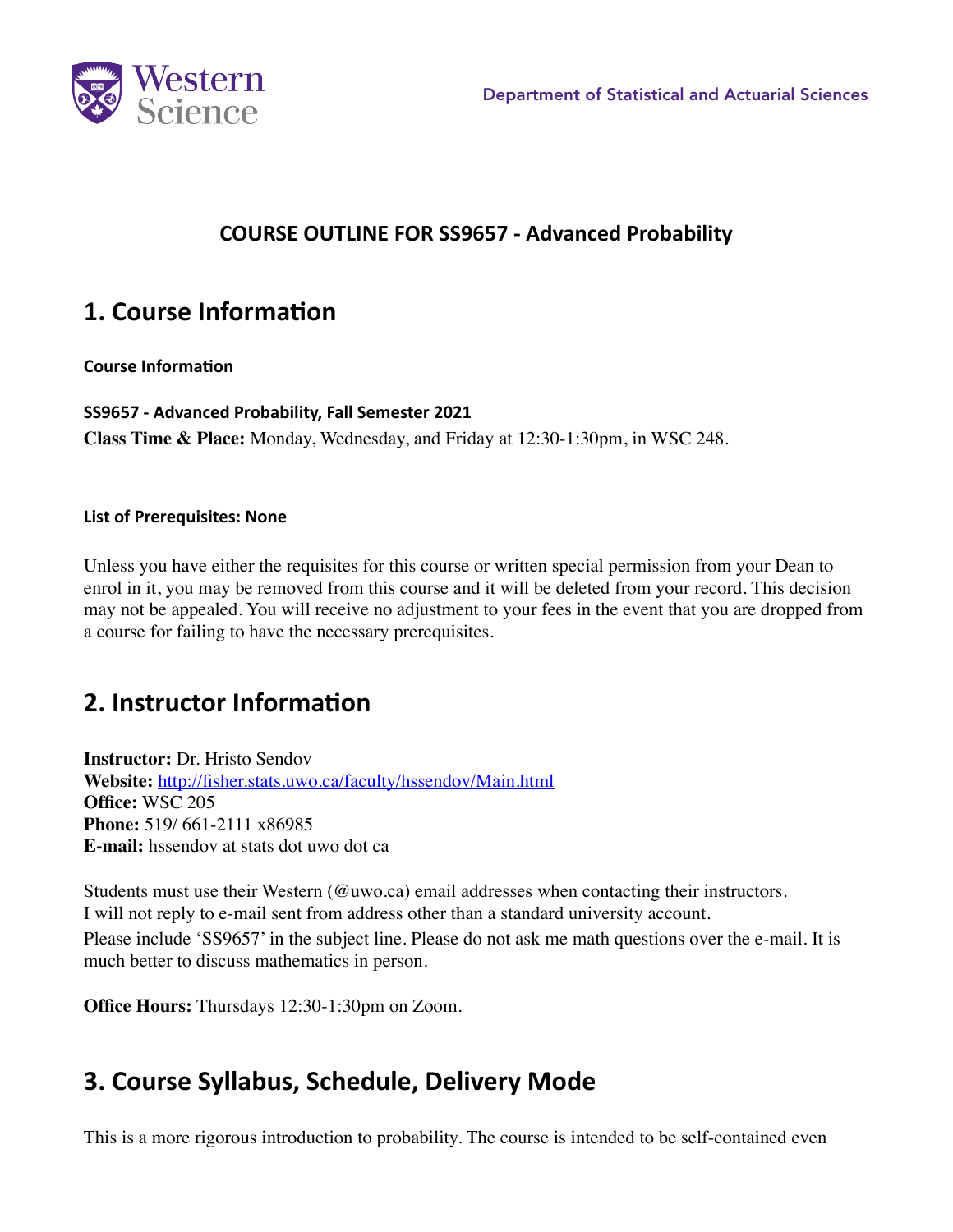though some mathematical maturity is necessary, such as working freely with functions, sets, and preimages of sets. We will develop the language to understand the statements of the deeper results from measure theory and real analysis without going deep into those directions. The course will cover approximately the following topics

- -- Review of sequences and limits
- -- Measure spaces
- -- Random variables
- -- Expected value
- -- Inequalities for random variables
- -- Change of variables and Fubini's theorem
- -- Independent random variables
- -- Modes of convergence
- -- Characteristic functions
- -- Limit theorems
- -- Glivenko-Cantelli theorem
- -- Conditional expectation

Classes begin: September 8 Reading Week: November 1-7 Classes end: December 8

### **4. Course Materials**

**Text Book:** None. I will be providing detailed class notes and slides on OWL.

Students should check OWL [\(http://owl.uwo.ca](http://owl.uwo.ca)) on a regular basis for news and updates. This is the primary method by which information will be disseminated to all students in the class. Students are responsible for checking OWL on a regular basis.

All course material will be posted to OWL: http://owl.uwo.ca.

If students need assistance, they can seek support on the OWL Help page. Alternatively, they can contact the Western Technology Services Helpdesk. They can be contacted by phone at 519-661-3800 or ext. 83800.

#### **Technical Requirements**

You will need stable internet connection and computer with working microphone and webcam.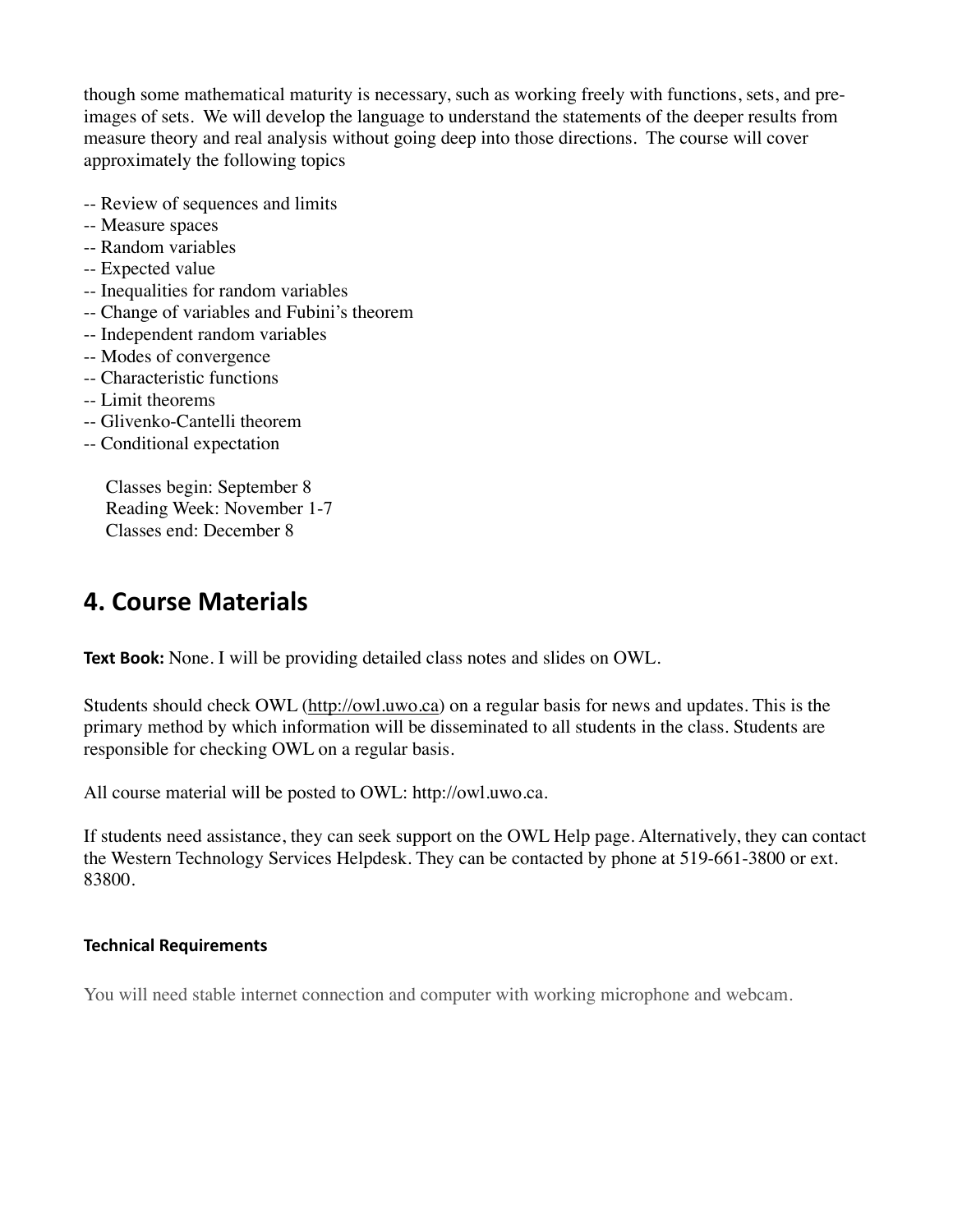# **5. Methods of Evaluation**

The overall course grade will be calculated as listed below: Homeworks (10) 20% Midterm Exam 31% Final Exam 49%

One may miss the midterm exam only for a valid reason, see below. In that case the final exam will be worth 80% of the final grade.

The homeworks will be posted on the course website OWL. Almost every Friday, I will post homework problems. The problem sets are grouped in pairs and a random question from each pair will be chosen at the end of the class on the due date. Only that question will be submitted for evaluation at the end of the class on the due date. See the dates listed below. All problems will be required for the midterm and the final exam, but the midterm and the final exam may contain new problems.

| Problem Set 1     | posted on September 17 |                                                 |
|-------------------|------------------------|-------------------------------------------------|
| Problem Set 2     | posted on September 24 | $HW 1&2$ due on October 1                       |
| Problem Set 3     | posted on October 1    |                                                 |
| Problem Set 4     | posted on October 8    | HW 3&4 due on October 15                        |
| Problem Set 5     | posted on October 15   |                                                 |
| <b>MIDTERM</b>    |                        | sometime in the week of October 22, 2 hours     |
| Problem Set 6     | posted on October 29   | HW 5&6 due on November 5                        |
| Problem Set 7     | posted on November 5   |                                                 |
| Problem Set 8     | posted on November 12  | HW 7&8 due on November 19                       |
| Problem Set 9     | posted on November 19  |                                                 |
| Problem Set 10    | posted on November 26  | HW 9&10 due on December 3                       |
| <b>FINAL EXAM</b> |                        | sometime during the examination period, 2 hours |
|                   |                        |                                                 |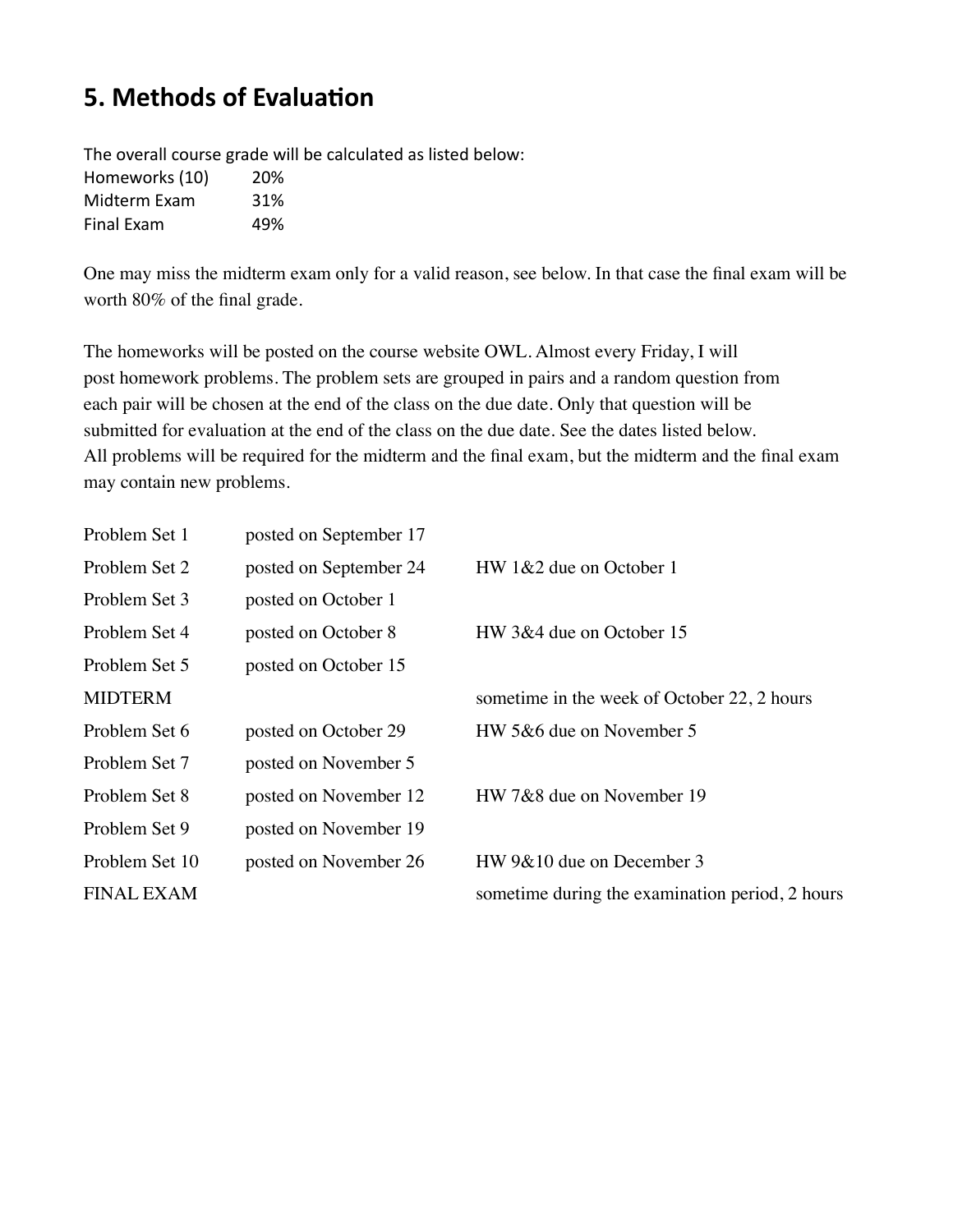### **6. Student Absences**

#### **Academic Consideration for Student Absences**

Students who experience an extenuating circumstance (illness, injury or other extenuating circumstance) sufficiently significant to temporarily render them unable to meet academic requirements may submit a request for academic consideration through the following routes:

- (i) For medical absences, submitting a Student Medical Certificate (SMC) signed by a licensed medical or mental health practitioner to the Academic Counselling office of their Faculty of Registration.
- (ii) Submitting appropriate documentation for non-medical absences to the Academic Counselling office in their Faculty of Registration.

Note that in all cases, students are required to contact their instructors within 24 hours of the end of the period covered, unless otherwise instructed in the course outline. [Set some rules if such emails are not necessary or how do you respond to such emails.]

Students should also note that individual instructors are not permitted to receive documentation directly from a student, whether in support of an application for consideration on medical grounds, or for other reasons. **All documentation required for absences that are not covered by the Self-Reported Absence Policy must be submitted to the Academic Counselling office of a student's Home Faculty.**

For the policy on Academic Consideration for Student Absences – Undergraduate Students in First Entry Programs, see:

https://www.uwo.ca/univsec/pdf/academic\_policies/appeals/accommodation\_illness.pdf

and for the Student Medical Certificate (SMC), see:

http://www.uwo.ca/univsec/pdf/academic\_policies/appeals/medicalform.pdf.

#### **Religious Accommodation**

When a course requirement conflicts with a religious holiday that requires an absence from the University or prohibits certain activities, students should request accommodation for their absence in writing at least two weeks prior to the holiday to the course instructor and/or the Academic Counselling office of their Faculty of Registration. Please consult University's list of recognized religious holidays (updated annually) at

https://multiculturalcalendar.com/ecal/index.php?s=c-univwo.

#### **Absences from Final Examinations**

If you miss the Final Exam, please contact the Academic Counselling office of your Faculty of Registration as soon as you are able to do so. They will assess your eligibility to write the Special Examination (the name given by the University to a makeup Final Exam).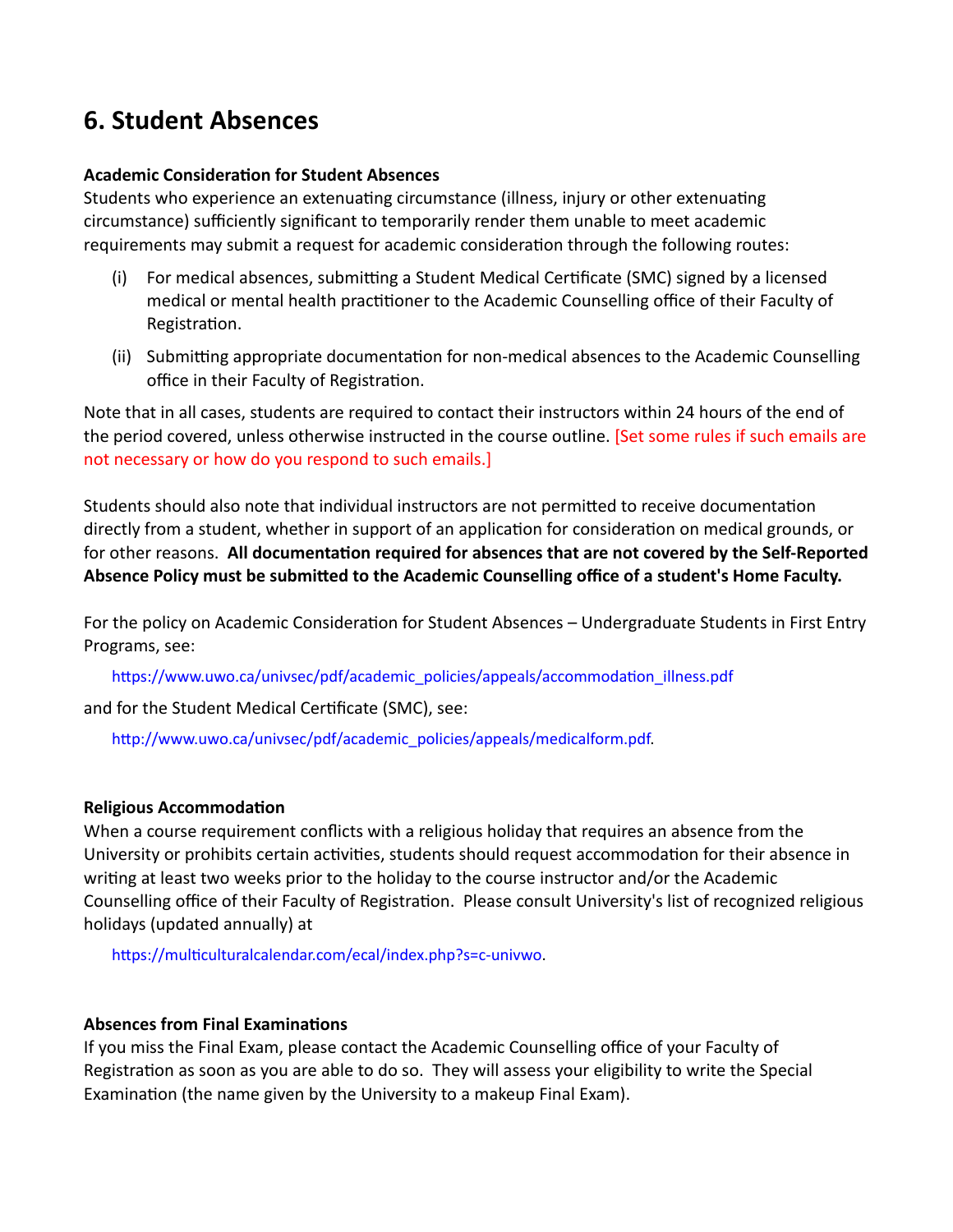You may also be eligible to write the Special Exam if you are in a "Multiple Exam Situation" (e.g., more than 2 exams in 23-hour period, more than 3 exams in a 47-hour period).

[optional] If a student fails to write a scheduled Special Examination, the date of the next Special Examination (if granted) normally will be the scheduled date for the final exam the next time this course is offered. The maximum course load for that term will be reduced by the credit of the course(s) for which the final examination has been deferred. See the Academic Calendar for details (under Special Examinations).

# **7. Accommodation and Accessibility**

#### **Accommodation Policies**

Students with disabilities work with Accessible Education (formerly SSD) which provides recommendations for accommodation based on medical documentation or psychological and cognitive testing. The Academic Accommodation for Students with Disabilities policy can be found at: [https://www.uwo.ca/univsec/pdf/academic\\_policies/appeals/Academic Accommodation\\_disabilities.pdf](https://www.uwo.ca/univsec/pdf/academic_policies/appeals/Academic%2520Accommodation_disabilities.pdf) 

#### **Academic Consideration for Student Absence**

Students will have up to two (2) opportunities during the regular academic year to use an on-line portal to self-report an absence during the semester, provided the following conditions are met: the absence is no more than 48 hours in duration, and the assessment for which consideration is being sought is worth 30% or less of the student's final grade. Students are expected to contact their instructors within 24 hours of the end of the period of the self-reported absence, unless noted on the syllabus. Students are not able to use the self-reporting option in the following circumstances:

- for exams scheduled by the Office of the Registrar (e.g., December and April exams)
- absence of a duration greater than 48 hours,
- assessments worth more than 30% of the student's final grade,
- if a student has already used the self-reporting portal twice during the academic year

If the conditions for a Self-Reported Absence are *not* met, students will need to provide a Student Medical Certificate if the absence is medical, or provide appropriate documentation if there are compassionate grounds for the absence in question. Students are encouraged to contact their Faculty academic counselling office to obtain more information about the relevant documentation.

Students should also note that individual instructors are not permitted to receive documentation directly from a student, whether in support of an application for consideration on medical grounds, or for other reasons. **All documentation required for absences that are not covered by the Self-Reported Absence Policy must be submitted to the Academic Counselling office of a student's Home Faculty.**

For policy on Academic Consideration for Student Absences - Undergraduate Students in First Entry Programs, see:

[https://www.uwo.ca/univsec/pdf/academic\\_policies/appeals/Academic\\_Consideration\\_for\\_absences.pdf](https://www.uwo.ca/univsec/pdf/academic_policies/appeals/Academic_Consideration_for_absences.pdf)  and for the Student Medical Certificate (SMC), see:

[http://www.uwo.ca/univsec/pdf/academic\\_policies/appeals/medicalform.pdf](http://www.uwo.ca/univsec/pdf/academic_policies/appeals/medicalform.pdf)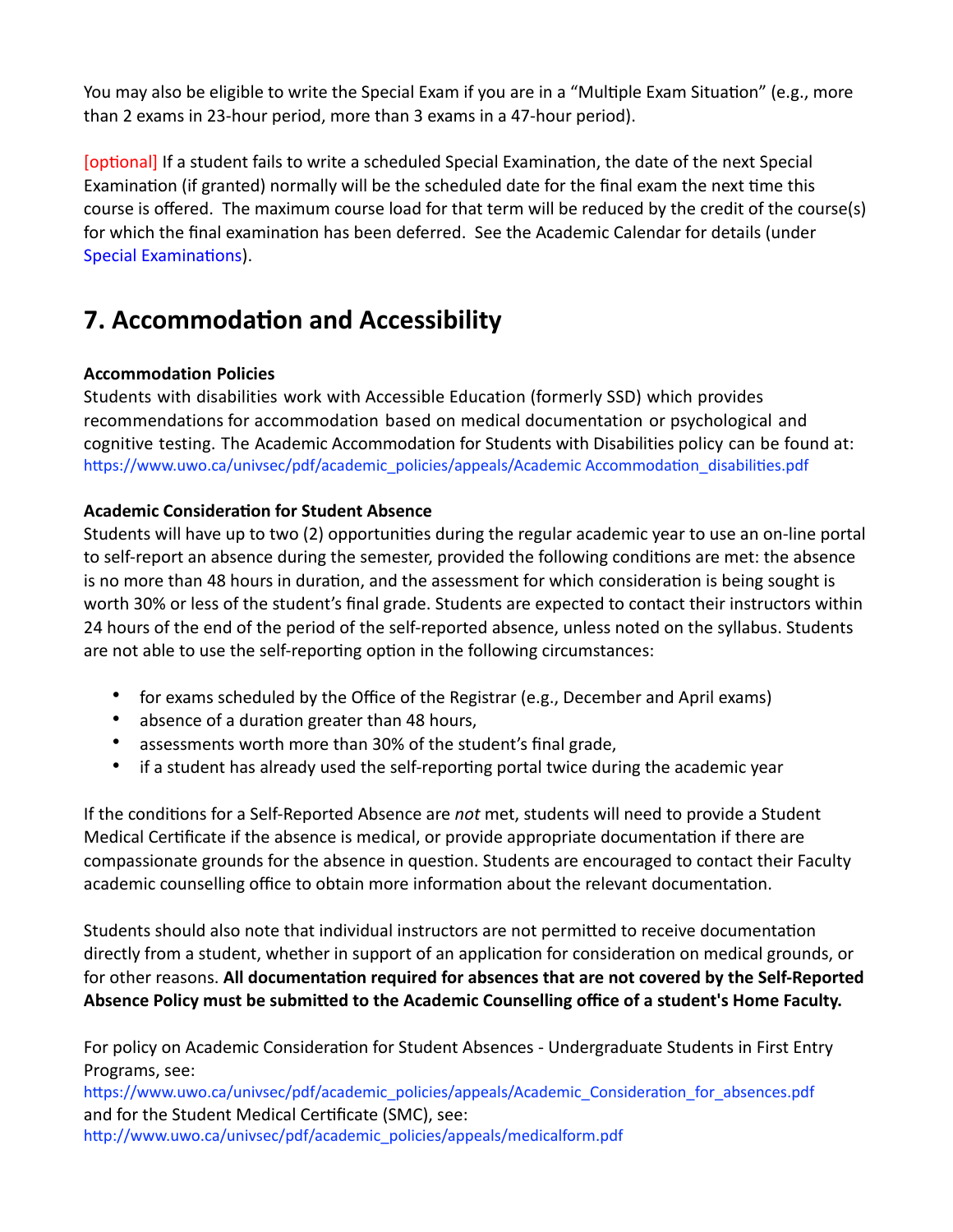#### **Religious Accommodation**

Students should consult the University's list of recognized religious holidays, and should give reasonable notice in writing, prior to the holiday, to the Instructor and an Academic Counsellor if their course requirements will be affected by a religious observance. Additional information is given in the Western Multicultural Calendar:

<https://multiculturalcalendar.com/ecal/index.php?s=c-univwo>

You may also be eligible to write the Special Exam if you are in a "Multiple Exam Situation" (see [http://](http://www.registrar.uwo.ca/examinations/exam_schedule.html) [www.registrar.uwo.ca/examinations/exam\\_schedule.html](http://www.registrar.uwo.ca/examinations/exam_schedule.html)).

If a student fails to write a scheduled Special Examination, the date of the next Special Examination (if granted) normally will be the scheduled date for the final exam the next time this course is offered. The maximum course load for that term will be reduced by the credit of the course(s) for which the final examination has been deferred. See Academic Calendar for details (under [Special Examinations](https://www.westerncalendar.uwo.ca/PolicyPages.cfm?Command=showCategory&PolicyCategoryID=5&SelectedCalendar=Live&ArchiveID=#SubHeading_70)).

### **8. Academic Policies**

The website for Registrarial Services is <http://www.registrar.uwo.ca>.

In accordance with policy,<http://www.uwo.ca/its/identity/activatenonstudent.html>, the centrally administered e-mail account provided to students will be considered the individual's official university e-mail address. It is the responsibility of the account holder to ensure that e-mail received from the University at his/her official university address is attended to in a timely manner.

#### **Contingency plan for an in-person class pivoting to 100% online learning**

In the event of a COVID-19 resurgence during the course that necessitates the course delivery moving away from face-to-face interaction, all remaining course content will be delivered entirely online, either synchronously (i.e., at the times indicated in the timetable) or asynchronously (e.g., posted on OWL for students to view at their convenience). The grading scheme will **not** change. Any remaining assessments will also be conducted online as determined by the course instructor.

Participants in this course are not permitted to record the sessions, except where recording is an approved accommodation, or the participant has the prior written permission of the instructor.

A non-programmable calculator may be used on the exams.

**Scholastic offences** are taken seriously and students are directed to read the appropriate policy, specifically, the definition of what constitutes a Scholastic Offence, at the following Web site: [http://www.uwo.ca/univsec/pdf/academic\\_policies/appeals/scholastic\\_discipline\\_undergrad.pdf](http://www.uwo.ca/univsec/pdf/academic_policies/appeals/scholastic_discipline_undergrad.pdf).

Tests and examinations in this course will be conducted using the remote proctoring service, such as Proctortrack. By taking this course, you are consenting to the use of this software and acknowledge that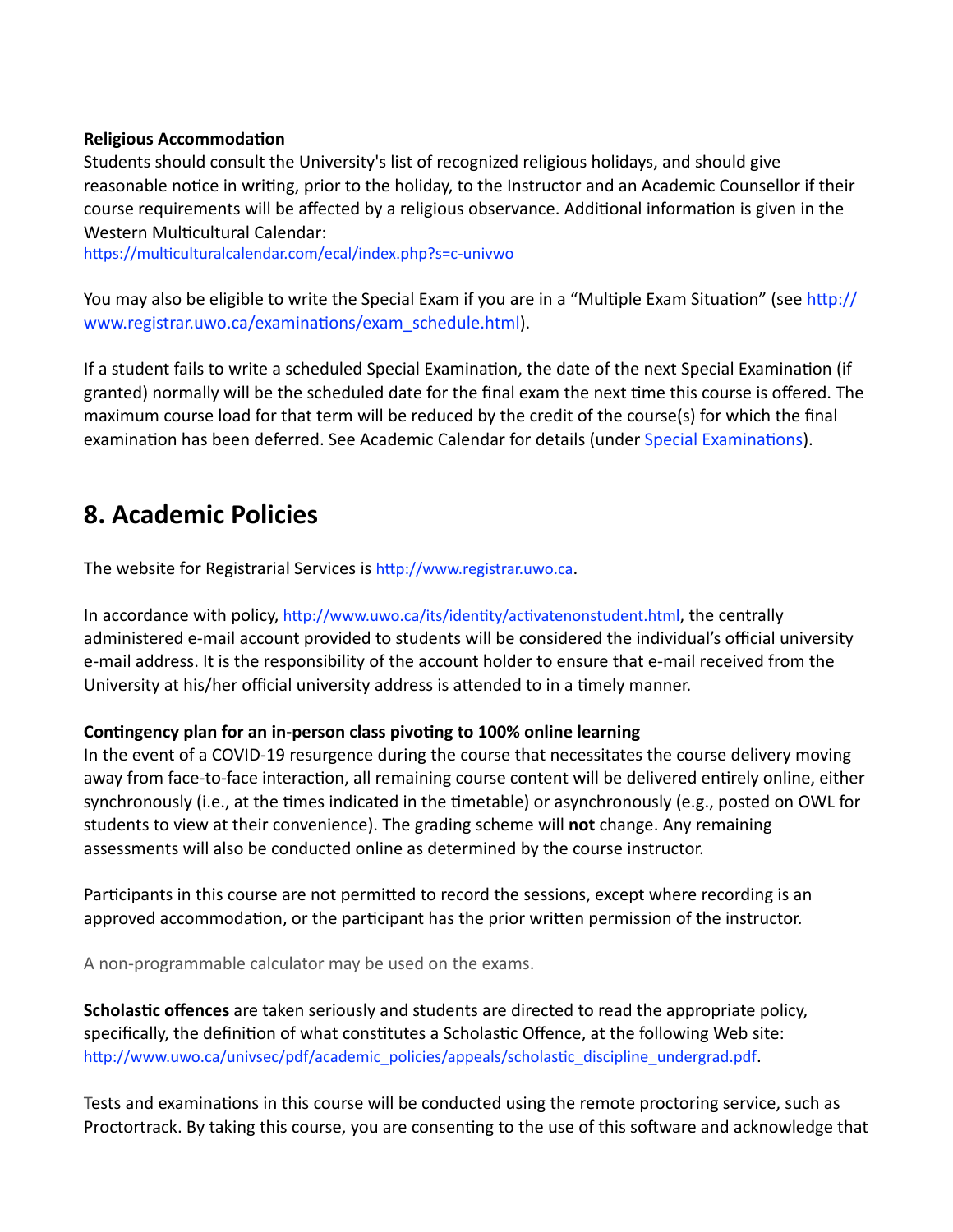you will be required to provide **personal information** (including some biometric data) and the session will be **recorded**. More information about this remote proctoring service is available in the Online Proctoring Guidelines at the following link:<https://www.uwo.ca/univsec/pdf/onlineproctorguidelines.pdf>

Completion of this course will require you to have a reliable internet connection and a device that meets the technical requirements for this service. Information about the technical requirements are available at the following link:<https://www.proctortrack.com/tech-requirements/>

Tests and examinations in this course will be conducted using Zoom. You will be required to keep your camera on for the entire session, hold up your student card for identification purposes, and share your screen with the invigilator if asked to do so at any time during the exam. The exam session will **not** be recorded.\*

More information about the use of Zoom for exam invigilation is available in the Online Proctoring Guidelines at the following link:<https://www.uwo.ca/univsec/pdf/onlineproctorguidelines.pdf>

\* Please note that Zoom servers are located outside Canada. If you would prefer to use only your first name or a nickname to login to Zoom, please provide this information to the instructor in advance of the test or examination.

Tests and examinations in this course will be conducted using both Zoom and the remote proctoring service, such as Proctortrack.

When Zoom is used for exam invigilation, you will be required to keep your camera on for the entire session, hold up your student card for identification purposes, and share your screen with the invigilator if asked to do so at any time during the exam. The exam session using Zoom will not be recorded.\*

Proctortrack will require you to provide personal information (including some biometric data). The session will be recorded. By taking this course, you are consenting to the use of this software. More information about remote proctoring is available in the Online Proctoring Guidelines at the following link: <https://www.uwo.ca/univsec/pdf/onlineproctorguidelines.pdf>

Completion of this course will require you to have a reliable internet connection and a device that meets the system and technical requirements for both Zoom and Proctortrack. Information about the system and technical requirements are available at the following links: <https://www.proctortrack.com/tech-requirements/> <https://support.zoom.us/hc/en-us>

# **9. Support Services**

Please visit the Science & Basic Medical Sciences Academic Counselling webpage for information on add/drop courses, academic considerations for absences, appeals, exam conflicts, and many other academic related matters: https://www.uwo.ca/sci/counselling/